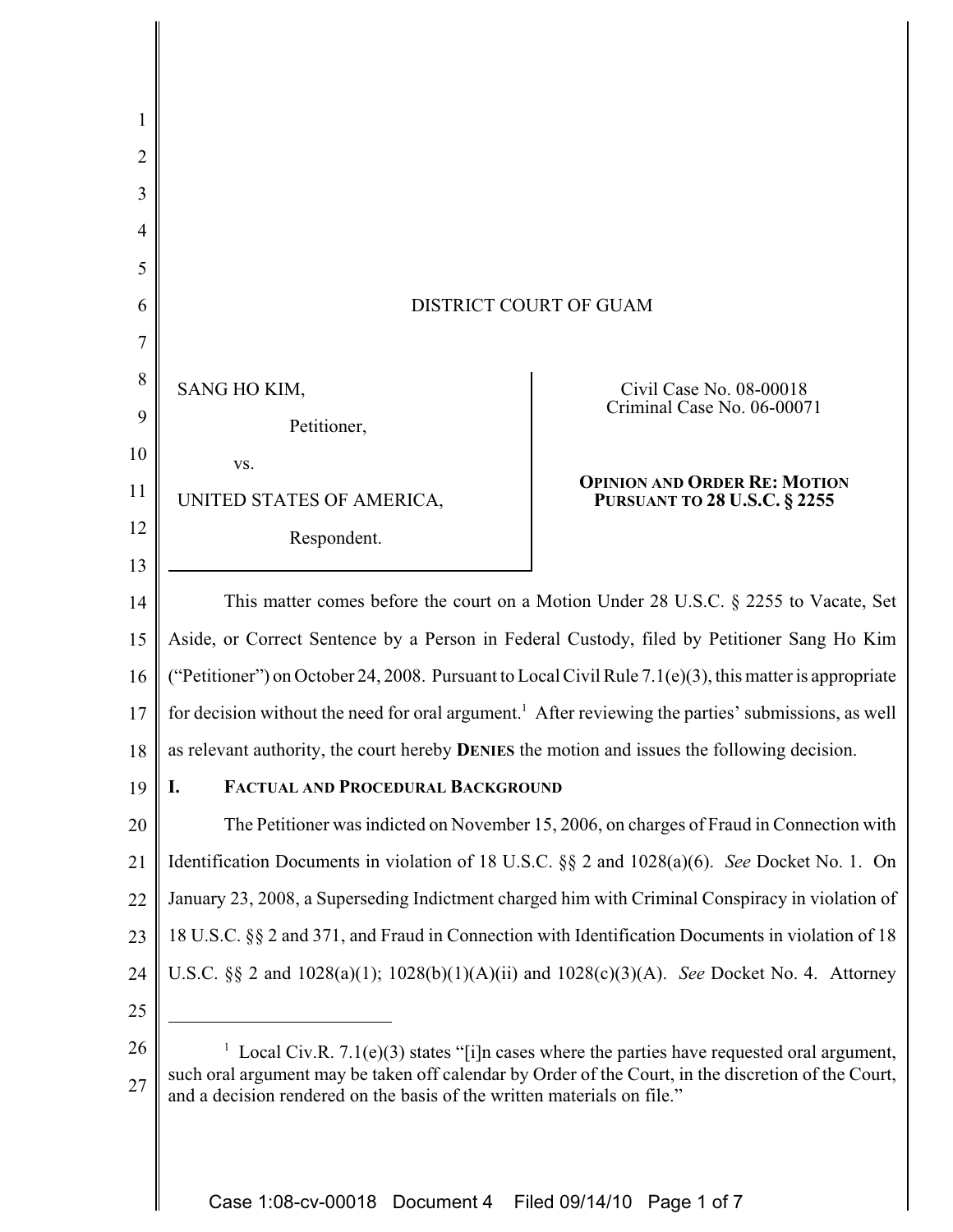1 2 3 4 5 6 7 8 Joseph Razzano was appointed to represent him. *See* Docket No. 14. On April 9, 2008, the Petitioner entered a guilty plea to the first count of the Superseding Indictment, Criminal Conspiracy in violation of 18 U.S.C. §§ 2 and 371. *See* Docket Nos. 19 and 22. The Magistrate Judge issued a Report and Recommendations that the Petitioner's guilty plea be accepted. *See* Docket No. 21. The guilty plea was accepted and sentencing was held on August 8, 2008. *See* Docket Nos. 23 and 35. The Petitioner was sentenced to time served (of approximately 84 days) and two years of supervised release. He was also ordered to pay a \$1,000 fine. The court granted the Government's oral motion to dismiss the second count of the Superseding Indictment.

9 10 11 12 13 14 15 16 17 18 19 On October 17, 2008, the Petitioner's request for substitution of new counsel was granted. On October 24, he filed the instant motion and a supporting memorandum. *See* Docket Nos. 46 and 47. The Government filed its response. *See* Docket No. 49. During the pendency of the instant case, the case of *United States v. Haeng Hwa Lee*, Criminal Case No. 06-00080, was also pending before this court and was later appealed to the Ninth Circuit.<sup>2</sup> Recognizing that the Ninth Circuit's decision in *Haeng Hwa Lee* would be guiding authority, this court stayed the instant case until the Ninth Circuit ruled on the appeal in *Haeng Hwa Lee*. *See* Docket No. 52. The Ninth Circuit held oral argument in *Haeng Hwa Lee* on February 11, 2010, and filed its Memorandum on February 22, 2010, holding that the appellant was precluded from challenging the legality of the requirement that she present an ITIN to obtain a Guam driver's license. On May 27, 2010, the Ninth Circuit issued its mandate in the *Haeng Hwa Lee* case.

#### 20 **II. DISCUSSION**

21 22 23 The Petitioner's Motion does not specifically cite the specific grounds under § 2255 that serve as the basis for his Motion. He essentially argues that the Superseding Indictment does not allege any unlawful conduct. *See* Docket No. 47. Thus, he contends that: 1) that there was no

24

25

26 27 2 An issue on appeal in the *Haeng Hwa Lee* case is the identical issue raised by Petitioner here, that the indictment does not state an offense. Specifically, both the appellant in *Haeng Hwa Lee* and the Petitioner argue that there was no lawful authority, no statute or regulation, requiring a Taxpayer Identification Number (TIN).

# Page 2 of 7

Case 1:08-cv-00018 Document 4 Filed 09/14/10 Page 2 of 7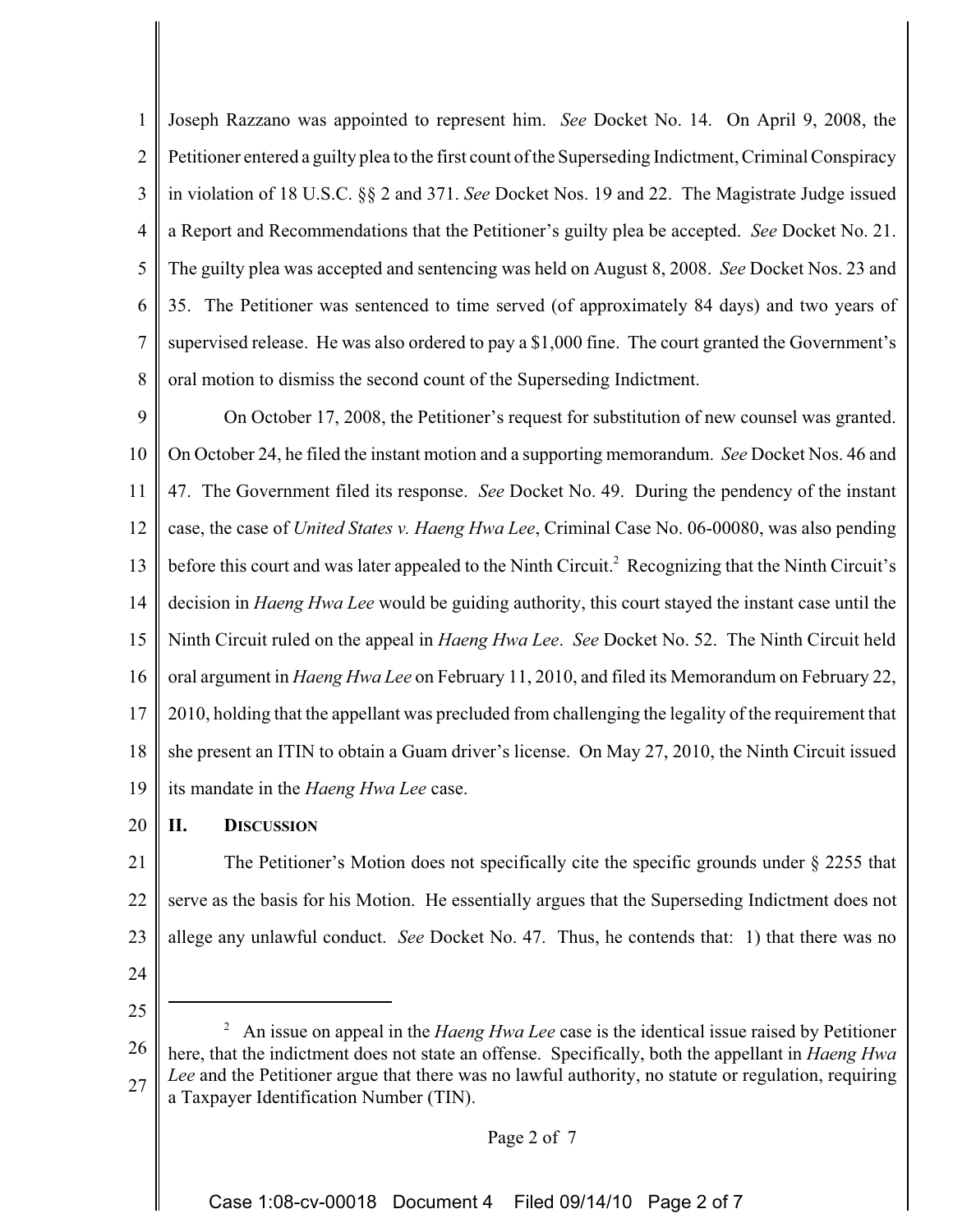1 2 3 4 5 federal offense committed; 2) his conviction is invalid because it was obtained by the guilty plea entered into without understanding the charge; 3) his conviction was obtained by the guilty plea that he entered into without understanding the charge because the Petitioner did not understand the meaning of "collateral attack"; and 4) he was denied effective assistance of counsel. *See* Criminal Case No. 06-00071, Docket 46.

6 7 8 9 The Government requests the court dismiss the Motion, arguing that the Petitioner procedurally defaulted these claims by failing to appeal from the conviction or sentence. Furthermore, the Government contends that the Petitioner waived his right to collaterally attack his conviction, and has not demonstrated ineffective assistance of counsel.

10

# **A. No federal offense**

11 12 13 14 15 16 17 18 19 20 21 The Petitioner asserts that there is no statute or regulation that requires the use of a Taxpayer Identification Number ("TIN") in obtaining a Guam driver's license; therefore, his "alleged use of a false use of a TIN could not have caused the Guam Department of Revenue and Taxation ("DRT") to produce a driver's license without lawful authority." Docket No. 47. As noted above, the court stayed this case pending the Ninth Circuit's disposition of the *Haeng Hwa Lee* case. The defendant in *Haeng Hwa Lee*, like the defendant here, argued that the DRT lacked the lawful authority to require to require a TIN and thus, DRT could not have produced a driver's license without lawful authority. After hearing oral argument on February 11, 2010, the Ninth Circuit rejected this argument in an unpublished memorandum opinion. Citing *Dennis v. United States*, 384 U.S. 855,  $866$  (1966),<sup>3</sup> the Ninth Circuit held that defendant Lee was precluded from challenging the legality of the underlying requirement of presenting a TIN in order to receive a driver's license.

22

### Page 3 of 7

<sup>23</sup> 24 25 26 27 <sup>3</sup> The appellants in *Dennis* were convicted of conspiracy to fraudulently obtain the services of the National Labor Relations Board by filing false affidavits to satisfy § 9(h) of the National Labor Relations Act. 384 U.S. at 857. They argued that their convictions should be set aside because § 9(h) was unconstitutional. The United States Supreme Court refused to address their argument, stating that the appellants, who were convicted of conspiring to circumvent the statute, were "in no position to attack the constitutionality" of this statute. *Id.* at 865. The Court held it was no defense to a charge based on fraud "that the statutory scheme sought to be evaded is somehow defective." *Id.* at 866.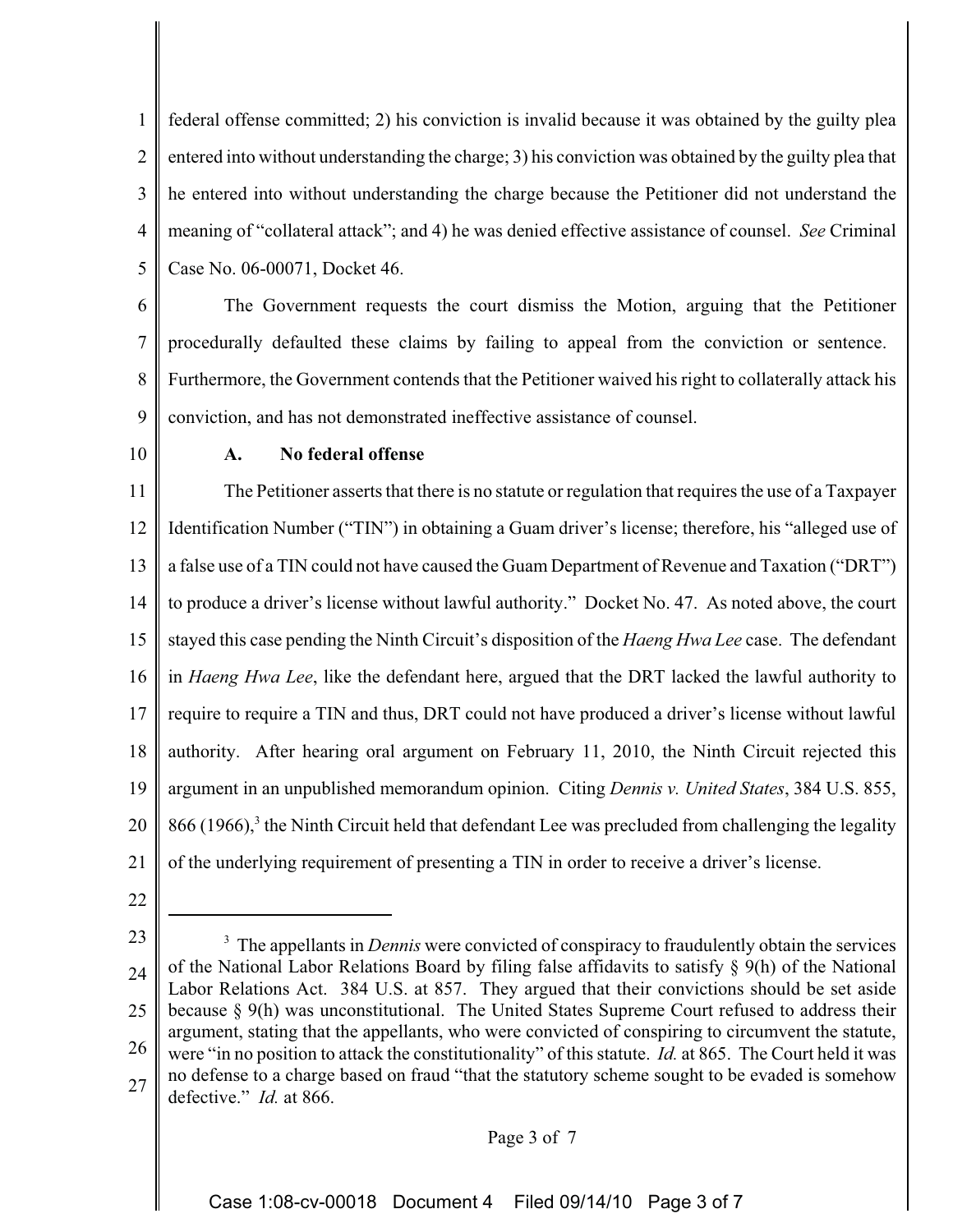1 2 3 4 5 6 The court is guided by the holdings of the United States Supreme Court in *Dennis* and the Ninth Circuit's reliance on *Dennis* in *Haeng Hwa Lee*. The court rejects the Petitioner's claim that no federal offense was committed, and finds that the Petitioner here is precluded from challenging the legality of the requirement of presenting a valid TIN in order to receive a Guam driver's license. The court further rejects the Petitioner's claim that he entered a guilty plea without understanding the charge. As concluded, there was indeed a federal offense.

7

# **B. Waiver**

8 9 10 11 The Petitioner's plea agreement filed on April 3, 2008, contains an express waiver, stating: "In exchange for the Government's concessions in this plea agreement, the defendant waives any right to appeal or to collaterally attack his conviction but reserves the right to appeal the sentence imposed in this case." Docket No. 18.

12 13 14 15 He contends that he entered a guilty plea without understand the meaning of "collateral attack," and therefore, the conviction is invalid. *See* Docket No. 46. The Government asserts that the Petitioner, in his plea agreement, waived his right to collaterally attack his conviction. *See* Docket No. 18.

16 17 18 19 20 21 22 The Ninth Circuit has held that "[a] plea agreement does not waive the right to bring a § 2255 motion unless it does so expressly." *United States v. Transfiguracion*, 442 F.3d 1222, 1231 (9th Cir. 2006) (quoting *United States v. Pruitt*, 32 F.3d 421, 433 (9th Cir. 1994). Despite the Petitioner's express waiver, he seemingly argues that he received ineffective assistance of counsel, because he was not advised of the meaning of "collateral attack." Docket No. 46. About half of the federal circuits have held that a petitioner may challenge the validity of this waiver on ineffective assistance of counsel grounds.4 Establishing ineffective assistance counsel requires a petitioner to

23

24 25 26 27 <sup>4</sup> *See United States v. White*, 307 F.3d 336, 341 (5th Cir. 2002) ( stating that "a waiver of appeal may not be enforced against a section 2255 petitioner who claims that ineffective assistance of counsel rendered that waiver unknowing or involuntary."); *United States v. Cockerham*, 237 F.3d 1179, 1187 (10th Cir. 2001) ("[W]e hold that a plea agreement waiver of postconviction rights does not waive the right to bring a § 2255 petition based on ineffective assistance of counsel claims challenging the validity of the plea or the waiver."); *DeRoo v. United States*, 223 F.3d 919, 924 (8th Cir. 2000) ("A defendant's plea agreement waiver of the right to seek section 2255 post-conviction

### Page 4 of 7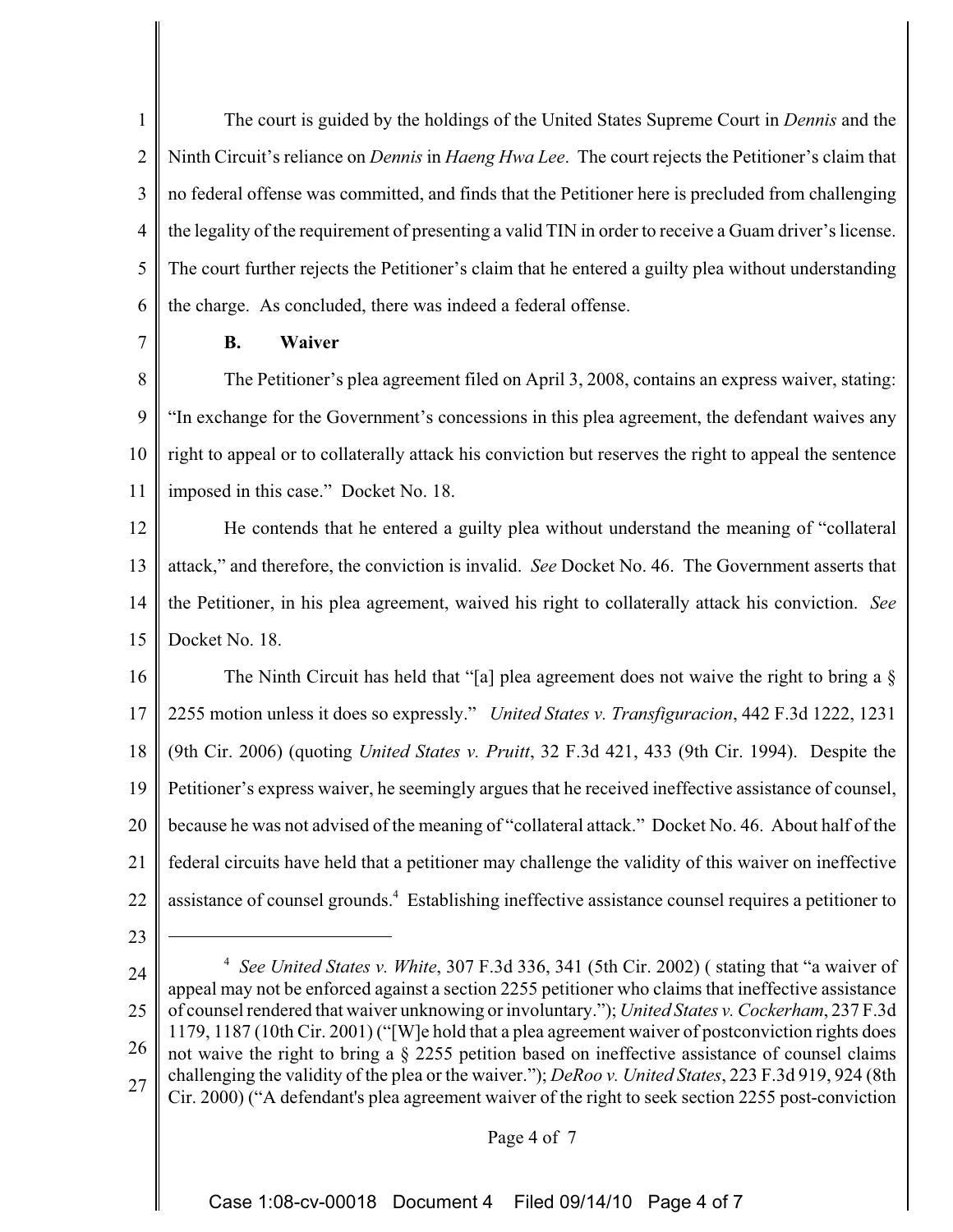1 2 3 4 5 6 demonstrate deficient performance by counsel, and that such deficient performance prejudiced his defense. *Strickland v. Washington*, 466 U.S. 668, 687 (1984). A court evaluating this claim "need not determine whether counsel's performance was deficient before examining the prejudice suffered by the defendant as a result of the alleged deficiencies. . . . If it is easier to dispose of an ineffectiveness claim on the ground of lack of sufficient prejudice, which we expect will often be so, that course should be followed." *Id.* at 697.

7 8 9 10 11 12 13 This course is followed here. The Petitioner has not shown prejudice, because he has not demonstrated that the outcome of the proceeding would have been different. The Petitioner's conviction was the result of a guilty plea. The Petitioner has not shown that he would have withdrawn his plea, and more importantly, that the court would have accepted withdrawal of his guilty plea. Because he has not shown prejudice, the court finds there was no ineffective assistance of counsel, and furthermore, that the Petitioner has waived his right to collaterally attack his conviction.

14

# **C. Ineffective assistance of counsel**

15 16 17 18 19 20 Finally, the Petitioner argues that he received ineffective assistance of counsel because his attorney "led him to believe" that DRT's Motor Vehicles Division regulations "prohibited an alien from receiving a three-year Guam drivers license unless he had proof he was entitled to be in the United States" by showing a original Social Security card, notarized letter from Social Security, or an original letter from the Internal Revenue Service as authenticating a TIN. Docket No. 46. Again, this argument stems from his assertion that there were no regulations and thus no

21 federal offense charged. This argument was rejected above.

- 22 ///
- 23

Page 5 of 7

<sup>24</sup> 25 26 27 relief does not waive defendant's right to argue, pursuant to that section, that the decision to enter into the plea was not knowing and voluntary because it was the result of ineffective assistance of counsel."); *Jones v. United States*, 167 F.3d 1142, 1145 (7th Cir. 1999) (finding that a defendant could file a § 2255 petition despite cooperation agreement containing § 2255 waiver because "[j]ustice dictates that a claim of ineffective assistance of counsel in connection with the negotiation of a cooperation agreement cannot be barred by the agreement itself-the very product of the alleged ineffectiveness").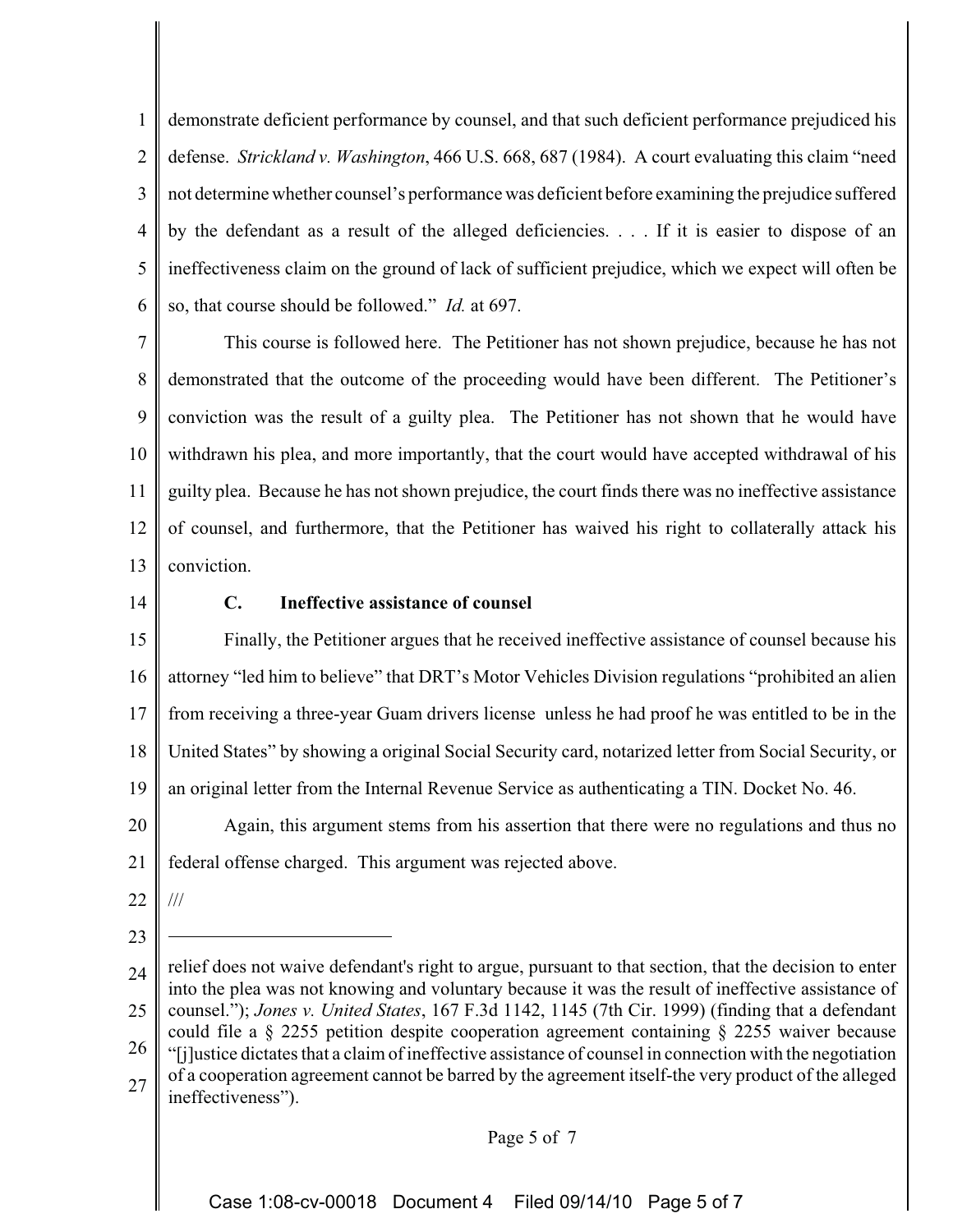### **D. Procedural default**

2 3 4 5 6 7 8 9 10 11 The Government asserts that the Petitioner has procedurally defaulted these claims by failing to argue them on appeal. "Where a defendant has procedurally defaulted a claim by failing to raise it on direct review, the claim may be raised in habeas only if the defendant can first demonstrate 'cause' and 'actual prejudice,' or that he is ''actually innocent.'" *Bousley v. United States*, 523 U.S.614, 622 (1998) (citations omitted). *See also United States v. Skurdal*, 341 F.3d 921, 925 (9th Cir. 2003) ("If a criminal defendant could have raised a claim of error on direct appeal but nonetheless failed to do so, he must demonstrate both cause excusing his procedural default, and actual prejudice resulting from the claim of error.") (quoting *United States v. Johnson*, 988 F.2d 941, 945 (9th Cir. 1993)). Therefore, the court examines whether the Petitioner has demonstrated cause and actual prejudice, or whether he is actually innocent.

12

1

#### **1. Cause and actual prejudice**

13 14 15 16 17 18 19 20 A petitioner bears the burden of showing cause and actual prejudice. *See Woolery v. Arave*, 8 F.3d 1325, 1331 (9th Cir. 1993). "Generally, to demonstrate 'cause' for procedural default, an appellant must show that 'some objective factor external to the defense' impeded his adherence to the procedural rule." *Skurdal*, 341 F.2d at 925. "Attorney ignorance or inadvertence is not 'cause'" that would excuse procedural default. *Coleman v. Thompson*, 501 U.S. 722, 753 (1991); *see also Murray v. Carrier*, 477 U.S. 478, 486 (1986) ("[T]he mere fact that counsel failed to recognize the factual or legal basis for a claim, or failed to raise the claim despite recognizing it, does not constitute cause for a procedural default.").

21 22 23 24 25 Here, the Petitioner has not shown any cause to excuse the procedural default. This argument was simply not raised. Therefore, this court need not examine whether there was actual prejudice. *See Cavanaugh v. Kincheloe*, 877 F.2d 1443, 1448 (recognizing that if a petitioner fails to demonstrate cause then a reviewing court need not determine whether he has carried his burden of showing actual prejudice).

26

27

## **2. Actual innocence**

The Petitioner bears the burden of proving that he was "actually innocent" of the offense.

Page 6 of 7

Case 1:08-cv-00018 Document 4 Filed 09/14/10 Page 6 of 7